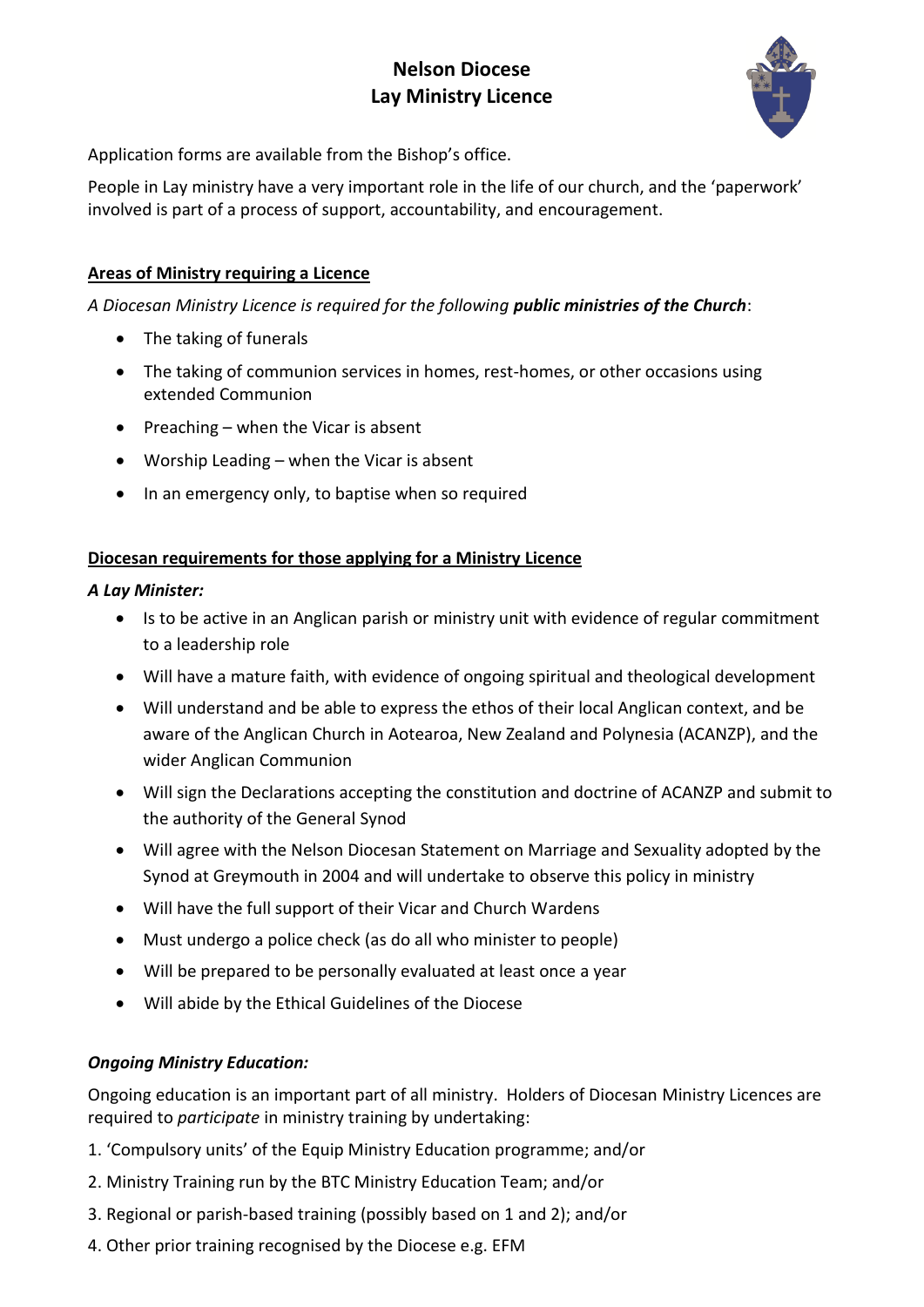**Note:** Training requirements will recognise individual circumstances and can be part of discussions between the Bishop, Vicar, and Licence holder. In some situations the Vicar may ask that ongoing training not be a requirement for holding a Licence (for example the age of the Licence holder).

# *Equip Ministry Education – BTC:*

Equip Ministry Education will occur 3 times per year in each region (Marlborough; Nelson-Waimea, West Coast; Friday Night 7-9pm and Sat 10.30am-3.30pm) as well as the Annual School of Preaching.

It is expected that holders of a Ministry Licence will attend a minimum of 1 out of the 3 lay training sessions per year with the core compulsory sessions being:

- Unit 1 Mission of God
- Unit 2 Handling the Bible
- Unit 3 Discipleship and Gifts of the Holy Spirit
- Unit 4 Church in the World

All sessions will be recorded and may form the basis of regional or parish based training.

It is expected that those holding a Ministry Licence for Preaching will attend the Annual School of Preaching. For those who cannot attend this school, sessions will be recorded and used within regional or parish based training.

Through the Equip Ministry Education units, BTC is offering a 'BTC Ministry Certificate' as a 3-year program (9 units) and would encourage Ministry Licence holders to work towards this.

# **Diocesan expectations of the Parish**

- The ministry unit is responsible for supporting people in licensed ministry through prayer, pastoral care and administrative support.
- The Vicar or ordained member of staff is to meet regularly with those in licensed ministry to encourage, support, equip, evaluate, and to pray for them.
- The Diocese would recommend that all lay ministries within the parish be recognised through 'commissioning'.

# **Process for applying for a Ministry Licence**

- 1. Application form is filled in (Appendix A), signed by Vicar and Vestry, and sent with supporting documents as outlined in the application form, to the Bishop's office in order that the Police clearance form may be processed.
- 2. The form is then sent to the BTC Ministry Education Team for recommendation.
- 3. BTC records contact details for follow-up training opportunities.
- 4. The approved application is passed back to the Bishop's office and a Licence is prepared and details put in the Diocesan database and register.
- 5. After receipt of police clearance, the Licence, and Declarations are sent to the Vicar.
- 6. After the Declarations are signed, the Vicar presents the Licence at an appropriate occasion.
- 7. The signed Declarations are returned to the Bishop's office.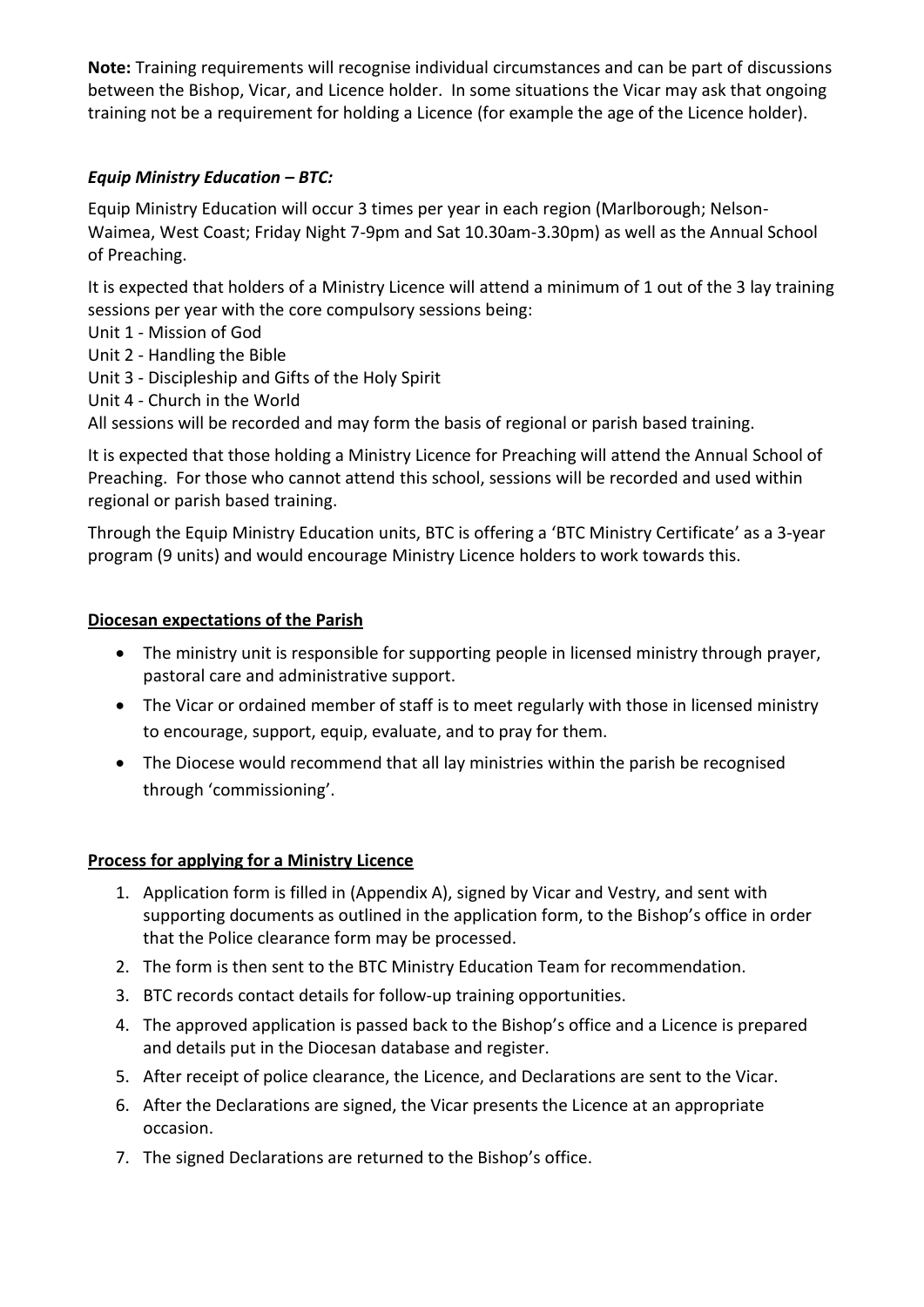#### **Renewal of a Ministry Licence**

A Licence from the Bishop will include an expiry date with the provision for two renewals.

Further application for renewal of the Licence requires reporting on involvement in:

- Ministry
- A list of relevant reading
- Parish groups for support and learning
- Diocesan training events undertaken
- **Annual** evaluation of ministry 'in action'. This will be provided by the Vicar (form provided by BTC) and by the License holder which involves:
	- 1. Providing a copy of a sermon or worship service order.
	- 2. A two page (max) reflection covering: what worked; what could be improved; what you would change; feedback from parishioners.

Please fill in the back of the Licence and return it with supporting documents to: The Bishop's Office, Box 100, Nelson 7040